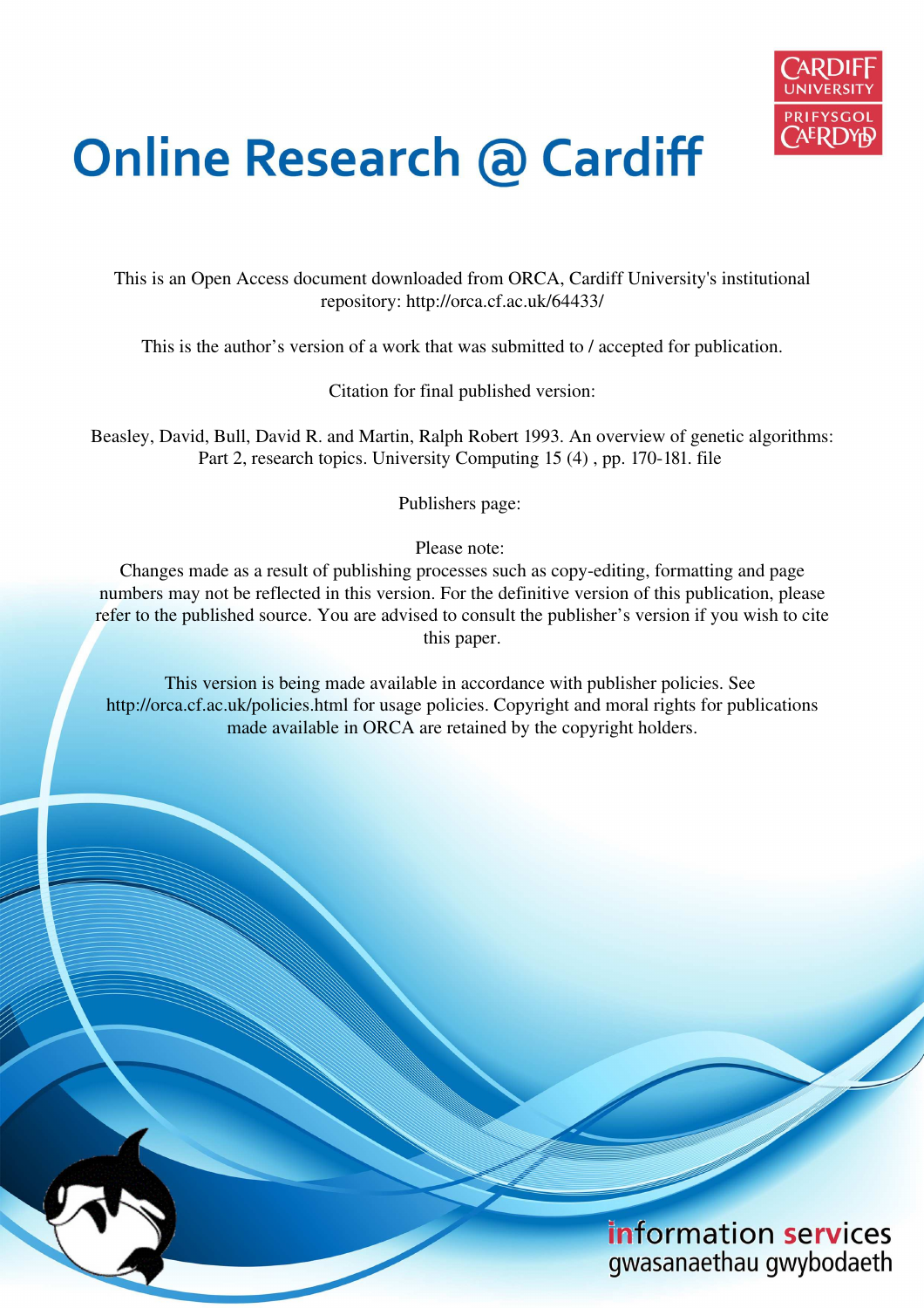## An Overview of Genetic Algorithms Part - Research Topics

David Beasley Department of Computing Mathematics University of Wales Contege of Cardinal Cardinal Cf--1 fitting Cardinal

David R. Bull<sup>†</sup> Department of Electrical and Electronic Engineering University of Britan Carl Britan Corp. Britan Britan University

Ralph R. Martin<sup>‡</sup> Department of Computing Mathematics University of Wales Contege of Cardinal Cardinal Cf--1 fitting Cardinal

University Computing Level 2012, 200 101 c UCISA All rights reserved No part of this article may be reproduced for commercial purposes

#### $\mathbf{1}$ Introduction

Genetic algorithms, and other closely related areas such as *genetic programming*, evolution strategies and evolution programs are the subject of an increasing amount of research interest This two-part article is intended provide an insight into this field.

In the first part of this article [BBM93a] we described the fundamental aspects of genetic algorithms  $(GAs)$ . We explained their basic principles, such as task representation, fitness functions and reproduction operators. We explained how they work, and compared them with other search techniques. We described several practical aspects of GAs, and mentioned a number of applications.

In this part of the article we shall explore various more advanced aspects of GAs, many of which are the subject of current research

## 2 Crossover techniques

the traditional gas, we have also an always to the where  $\alpha$  point the this contribution mathematic chromosomes are each cut once at corresponding points, and the sections after the cuts exchanged. However, many different crossover algorithms have been devised, often involving more than one cut point. DeJong [DeJ75] investigated the economic crossover and concluded as reported as reported as reported in Gola point  $\mathbb{R}^n$ -point crossover gives an improvement but that adding further crossover points reduces the performance of the GA The problem with adding additional crossover points is that building blocks are more likely to be disrupted. However, an advantage of having more crossover points is that the problem space may be searched more thoroughly

#### $2.1$ 2-point crossover

In -point crossover and multi-point crossover in general rather than linear strings chromosomes are regarded as loops formed by joining the ends together. To exchange a segment from one loop with that from another

email: David.beasley@cm.cl.ac.uk

email: Dave.bull@bristol.ac.uk -

<sup>&</sup>lt;code>remail: nalph</code> Martin<code>wcm.cl.ac.uk</code>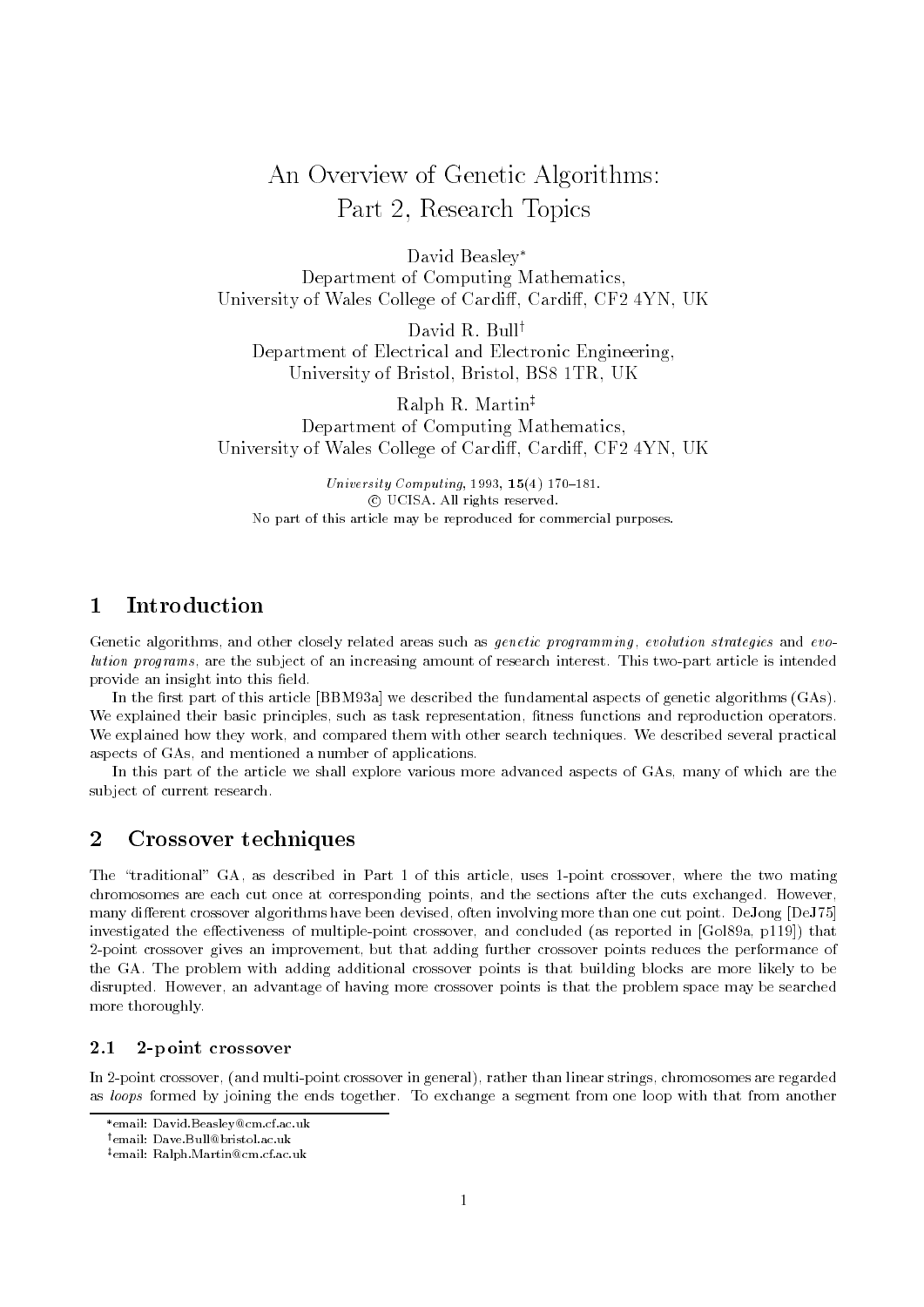loop requires the selection of two cut points as shown in Figure  In this view -point crossover can be seen



Figure 1: Chromosome Viewed as a Loop

as - point crossover with one of the cut points miles at the start of the start - point crossover performance the same task as -point crossover ie exchanging a single segment but is more general A chromosome considered as a loop can contained more building blocks. When they are able to the end of the end of the end o string researchers is a operatories of point crossovers in generally statute is point thanks that

#### $2.2$ Uniform crossover

Uniform crossover is radically di
erent to -point crossover Each gene in the o
spring is created by copying the corresponding gene from one or the other parent, chosen according to a randomly generated crossover mask. Where there is a 1 in the crossover mask, the gene is copied from the first parent, and where there is a 0 in the mask, the gene is copied from the second parent, as shown in Figure 2. The process is repeated with the parents exchanged to produce the second offspring. A new crossover mask is randomly generated for each pair of parents

Offspring therefore contain a mixture of genes from each parent. The number of effective crossing points is not fixed, but will average  $L/2$  (where L is the chromosome length).

| Crossover Mask 1001011100       |  |                                                                              |  |  |  |
|---------------------------------|--|------------------------------------------------------------------------------|--|--|--|
| Parent 1 1 0 1 0 0 0 1 1 1 0    |  | $\sqrt{2}$ $\sqrt{2}$ $\sqrt{2}$ $\sqrt{2}$ $\sqrt{2}$ $\sqrt{2}$ $\sqrt{2}$ |  |  |  |
| Offspring 1 1 1 0 0 0 0 1 1 1 1 |  | <u> ላላ</u> ላላ                                                                |  |  |  |
| Parent 2 0 1 0 1 0 1 0 0 1 1    |  |                                                                              |  |  |  |
|                                 |  |                                                                              |  |  |  |

Figure 2: Uniform Crossover

## 2.3 Which technique is best?

Arguments over which is the best crossover method to use still rage on. Syswerda [Sys89] argues in favour of uniform crossover. Under uniform crossover, schemata of a particular order- are equally likely to be disrupted,  $irrespective$   $of$  their defining tength  $\cdot$  with 2-point crossover, it is the denning length of the schemata which determines its likelihood of disruption, not its order. This means that under uniform crossover, although short defining length schemata are more likely to be disrupted, longer defining length schemata are comparatively less likely to be disrupted Syswerda argues that the total amount of schemata disruption is therefore lower  $U$  advantage that the advantage that the ordering of generalism is entirely if  $\alpha$ ordering operators such as inversion (see next section) are unnecessary, and we do not have to worry about positioning genes so as to promote building blocks GA performance using -point crossover drops dramatically if the recommendations of the building block hypothesis [BBM93a] are not adhered to. Uniform crossover, on

<sup>&</sup>lt;sup>1</sup>The *order* of a schema is the number of bit values it specifies.

<sup>&</sup>lt;sup>2</sup>The *defining length* is the number of bit positions between the first and last specified bit.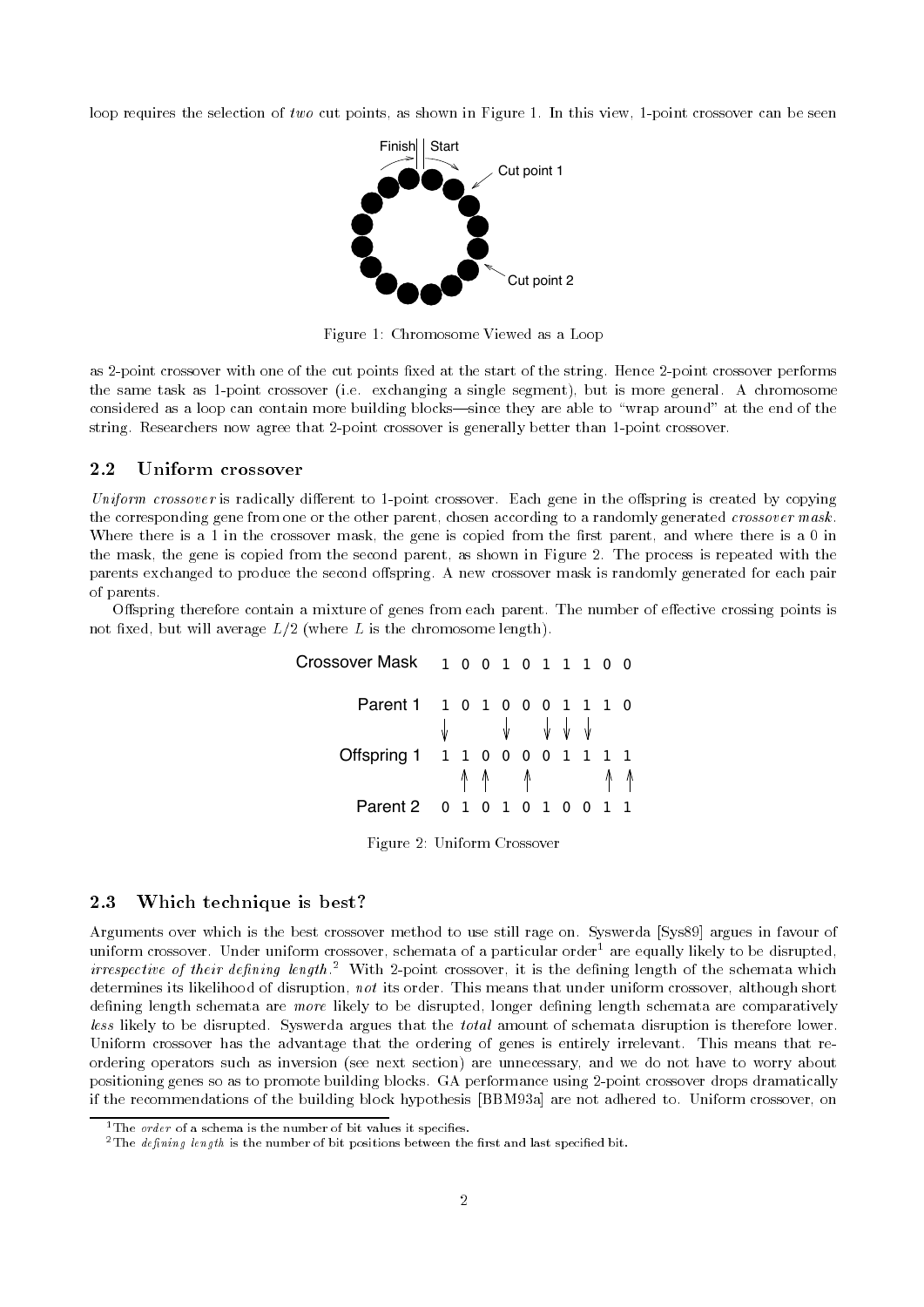the other hand still performs wellalmost as well as -point crossover used on a correctly ordered chromosome Uniform crossover therefore appears to be more robust

erent criticisment op al ECS did an extensive comparisons of different crossover of aborded including a pointe -point multi-point and uniform crossover These were analysed theoretically in terms of positional and distri butional bias, and empirically, on several problems. No overall winner emerged, and in fact there was not more than about 20% difference in speed among the techniques (so perhaps we should not worry too much about which is the best method on the best method on that  $\mathcal{M}$  found that  $\mathcal{M}$ 

Spears DeJong SD are very critical of multi-point and uniform crossover They stick by the theoretical analyses which show are optimal They say that are optimal They say that are optimal They say that are optimal when the population has largely converged, due to reduced *crossover productivity*. This is the ability of a crossover operator to produce new chromosomes which sample different points in the search space. Where two chromosomes are similar the segments exchanged by -identicalleading by -identicalleading by -identicalleading by -identicalleading by -identicalleading by -identicalleading by -identicalleading by -identicalleading by to offspring which are identical to their parents. This is less likely to happen with uniform crossover. They describe a new -point crossover operator such that if identical original produced two news points are chosen. (Booker [Boo87] introduced *reduced surrogate crossover* to achieve the same effect.) This operator was then found to perform better than uniform crossover on a test problem (but only slightly better).

In a slightly later paper DeJong Spears DS conclude that modied -point crossover is best for large populations, but the increased disruption of uniform crossover is beneficial if the population size is small (in comparison to the problem complexity), and so gives a more robust performance.

### 2.4 Other crossover techniques

Many other techniques have been suggested. The idea that crossover should be more probable at some string positions than others has some basis in nature, and several such methods have been described [SM87, Hol87, Dav91a, Lev91, LR91. The general principle is that the GA adaptively learns which sites should be favoured for crossover. This information is recorded in a *punctuation string*, which is itself part of the chromosome, and so is crossed over and passed on to descendants. In this way, punctuation strings which lead to good offspring will themselves be propagated through the population.

Goldberg [Gol85, Gol89a] describes a rather different crossover operator, partially matched crossover (PMX), for use in order-based problems In an order-based problem such as the travelling salesperson problem gene values are fixed, and the fitness depends on the *order* in which they appear.) In PMX it is not the values of the genes which are crossed but the spring in which the complete provide the order in which the spring ordering information from each parent. This avoids the generation of offspring which violate problem constraints. Syswerda Sys and Davis Davd p describe other order-based operators

The use of problem specific knowledge to design crossover operators for a particular type of task is discussed in Section 

#### $\overline{3}$ Inversion and Reordering

It was stated in Part 1 of this article that the *order* of genes on a chromosome is critical for the *building block* hypothesis to work e
ectively Techniques for reordering the positions of genes in the chromosome during a run have been suggested. One such technique, *inversion* [Hol75], works by reversing the order of genes between two randomly chosen positions within the chromosome. (When these techniques are used, genes must carry with them some kind of label so that they may be correctly identied irrespective of their position within the chromosome 

The purpose of reordering is to attempt to find gene orderings which have better evolutionary potential [Gol89a, p166]. Many researchers have used inversion in their work, although it seems few have attempted to justify it, or quantify its contribution. Goldberg & Bridges [GB90] analyse a reordering operator on a very small task, and show that it can bring advantages—although they conclude that their methods would not bring the same advantages on larger tasks

Reordering does nothing to lower epistasis (see below), so cannot help with the other requirement of the building block hypothesis Nor does it help if the relationships among the genes do not allow a simple linear ordering. If uniform crossover is used, gene order is irrelevant, so reordering is unnecessary. So, Syswerda [Sys89] argues, why bother with inversion?

Reordering also greatly expands the search space. Not only is the GA trying to find good sets of gene values, it is simultaneously trying to discover good gene orderings too. This is a far more difficult problem to solve.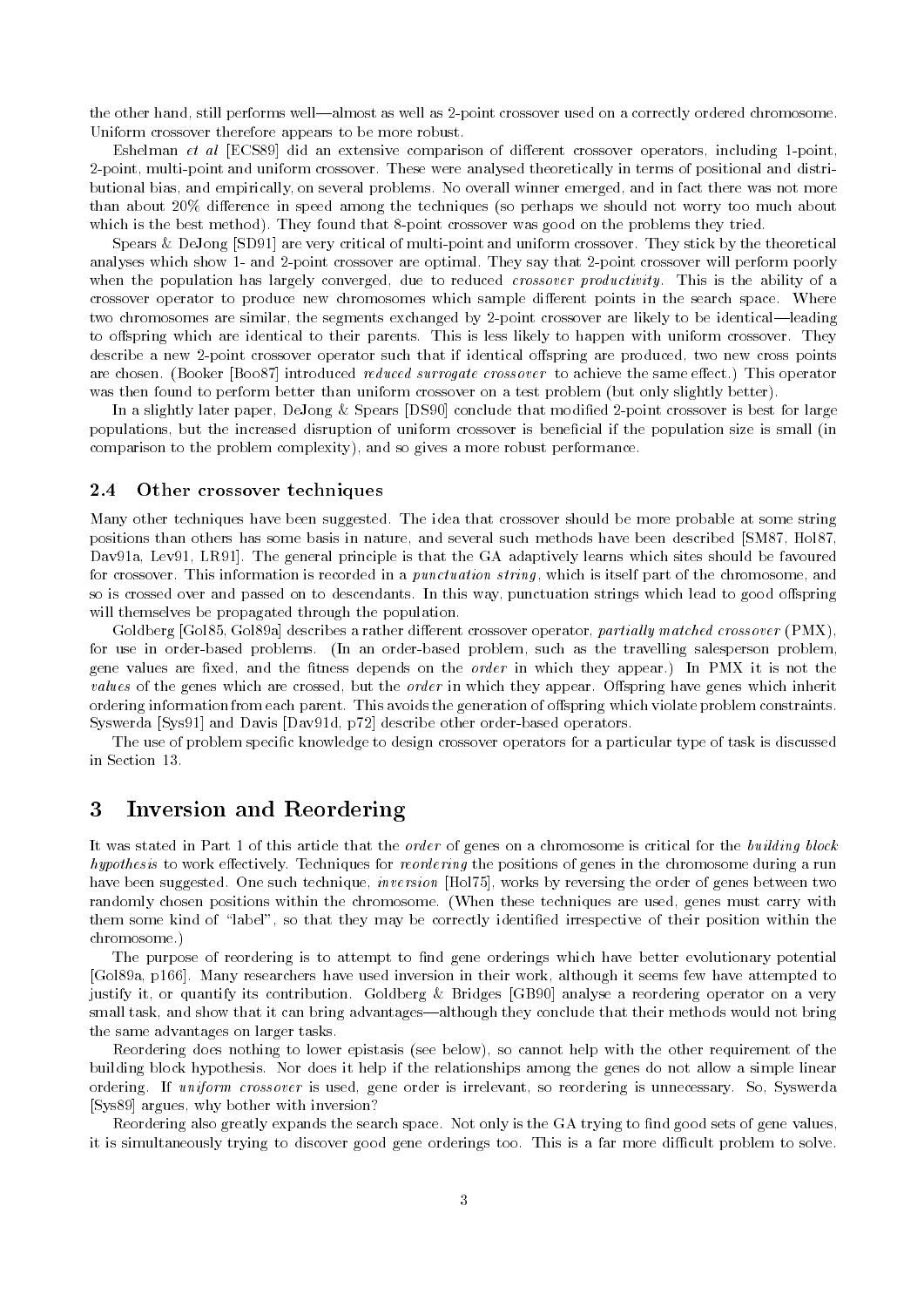Time spent trying to find better gene orderings may mean time taken away from finding good gene values.

In nature, there are many mechanisms by which the arrangement of the chromosome(s) may evolve (known as karyotypic evolution) [MS89]; inversion is only one of them. In the short term, organisms will be favoured if they evolve to become well adapted to their environment. But in the long term, species are only likely to survive if their karyotypic evolution is such that they can easily adapt to new conditions as the environment changes. Evaluation of the genotype takes place rapidly, in each generation. But evaluation of the karyotype takes place very slowly, perhaps over thousands of generations.

For the vast majority of GA applications the environment, as embodied in the fitness function, is static. Taking a hint from nature, it would seem that karyotypic evolution is therefore of little importance in these cases. However, in applications where the fitness function varies over time, and the GA must provide a solution which can adapt to the changing environment, karyotypic evolution may be worth employing.

In a static environment, if we really want to determine the best gene ordering (perhaps because we have a large number of problems all with similar characteristics we might try using a meta-GA in the same way that Greffenstein governog meta- diameter of Ga to determine a good set of Gas parameters a meta- of population a where each member is itself a GA. Each individual GA is configured to solve the same task, but using different parameters (in this case, different gene orderings). The fitness of each individual is determined by running the GA and seeing how quickly it converges Meta-GAs are obviously very computationally expensive to run and are only likely to be worthwhile if the results they provide can be reused many times

## Epistasis

The term *epistasis* has been defined by geneticists as meaning that the influence of a gene on the fitness of an individual depends on what gene values are present elsewhere. [MS89] More specifically, geneticists use the term epistasis in the sense of a masking or switching e
ect A gene is said to be epistatic when its presence suppresses the effect of a gene at another locus. The pistatic genes are sometimes called inhibiting genes because of their effect on other genes which are described as hypostatic." [GST90].

Generally, though, there will be far more subtle and complex interactions among large overlapping groups of genes. In particular, there are chains of influence—one gene codes for the production of a protein, which is then involved with a protein produced by another gene to produce a third product which then reacts with other enzymes produced elsewhere ... and so on. Many genes simply produce intermediate proteins which are used by other processes initiated by other genes So there is a considerable amount of interaction among genes in the course of producing the phenotype, although geneticists might not refer to this as *epistasis*.

When GA researchers use the term *epistasis*, they are generally referring to any kind of strong interaction among genes, not just masking effects, although they avoid giving a precise definition. While awaiting a definitive definition of epistasis in a GA context, we offer our own:

Epistasis is the interaction between different genes in a chromosome. It is the extent to which the expression ie contribution to tness of one gene depends on the values of other genes The degree of interaction will, in general, be different for each gene in a chromosome. If a small change is made to one gene we expect a resultant change in chromosome fitness. This resultant change may vary according to the values of other genes As a broad classication we distinguish three levels of gene interaction. These depend on the extent to which the change in chromosome fitness resulting from a small change in one gene varies according to the values of other genes

- a particular change in a general change in a general produces the same change in fitness.
- Level Mild interaction- A particular change in a gene always produces a change in fitness of the same sign, or zero.
- Level Epistasis- A particular change in a gene produces a change in tness which varies in sign and magnitude, depending on the values of other genes.

An example of a level task is the trivial counting ones task where tness is proportional to the number of the contribution and the binary contribution of a level is the contribution where  $\alpha$  is the contribution where the contribution where  $\alpha$ decoded such that the fitness is  $1$  if all bits are  $1$ , and zero otherwise.

<sup>-</sup>The locus is the position within the chromosome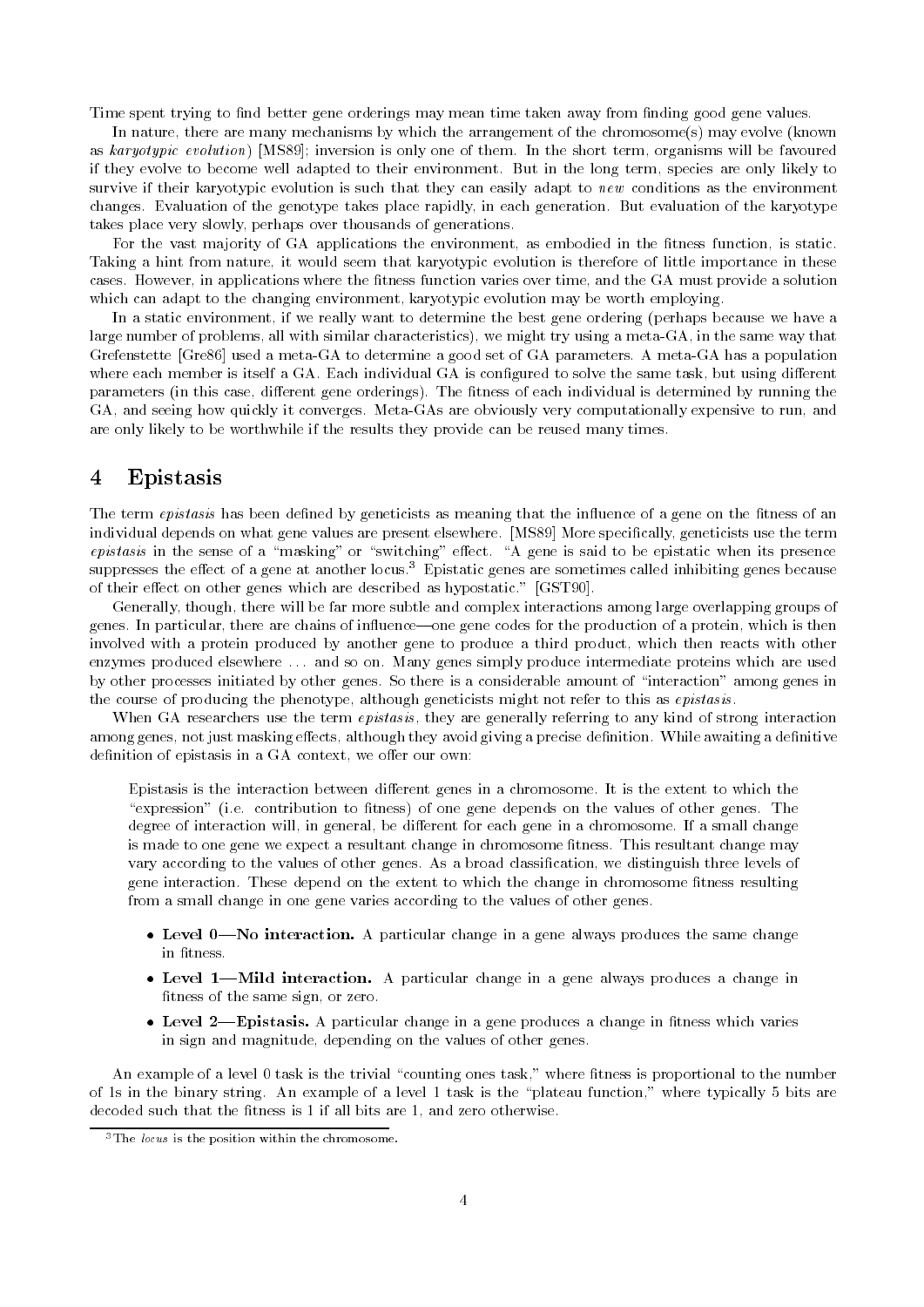When GA researchers use the term *epistasis*, they would generally be talking only about level 2. This is how we shall use the term, unless otherwise stated.

Tasks in which all genes are of type 0 or 1 can be solved efficiently by various simple techniques, such as hillclimbing, and do not require a GA [Dav91c]. GAs can, however, outperform simple techniques on more complex level 2 tasks exhibiting many interactions among the parameters—that is, with significant epistasis. Unfortunately, as has already been noted in Part 1 of this article, according to the building block hypothesis, one of the basic requirements for a GA to be successful is that there is low epistasis This suggests that GAs will not be effective on precisely those type of problems in which they are most needed. Clearly, understanding epistasis is a key issue for GA research. We need to know whether we can either avoid it, or develop a GA which will work even with high epistasis. This is explored further below, but first we shall describe a related phenomenon

#### $\overline{5}$ Deception

One of the fundamental principles of GAs is that chromosomes which include schemata which are contained in the global optimum will increase in frequency this is especially true of short low-order schemata known as building blocks). Eventually, via the process of crossover, these optimal schemata will come together, and the globally optimum chromosome will be constructed. But if schemata which are not contained in the global optimum increase in frequency more rapidly than those which are, the GA will be mislead, away from the global optimum, instead of towards it. This is known as *deception*.

Deception is a special case of epistasis, and it has been studied in depth by Goldberg [Gol87] [Gol89a, p46][DG91] and others. Deception is directly related to the detrimental effects of epistasis in a GA. Level 2 epistasis is necessary (but not sufficient) for deception.

Statistically a schema will increase in frequency in the population if its tness is higher than the average fitness of all schemata in the population. A problem is referred to as *deceptive* if the average fitness of schemata which are not contained in the global optimum is greater than the average tness of those which are Further more a problem is referred to as ful ly deceptive if all low-order schemata containing a suboptimal solution are better than other competing schemata"  $[DG91]$ .

Deceptive problems are difficult to solve. However, Grefenstette [Gre93] cleverly demonstrates that this is not always the case. After the first generation, a GA does not get an unbiassed sample of points in the search space. Therefore it cannot estimate the global, unbiassed average fitness of a schema. It can only get a biassed estimate of schema fitness. Sometimes this bias helps the GA to converge (even though a problem might otherwise be highly deceptive), and other times the bias might prevent the GA converging (even though the problem is not formally deceptive). Grefenstette gives examples of both situations.

#### 6 Tackling epistasis

The problems of epistasis (described above) may be tackled in two ways: as a coding problem, or as a GA theory problem. If treated as a coding problem, the solution is to find a different coding (representation) and decoding method which does not exhibit epistasis. This will then allow a conventional GA to be used. If this cannot be done, the second approach may have to be used.

Vose & Liepins [VL91] show that in principle any problem can be coded in such a way as to make it as simple as the counting ones task Similarly any coding can be made simple for a GA by using appropriately designed crossover and mutation operators. So it is always possible to represent any problem with little or no epistasis However for dicult problems the e
ort involved in devising such a coding will be considerable and will extend the initial problems of the initial problems.

Traditional GA theory, based on the schema theorem, relies on low epistasis. If genes in a chromosome have high epistasis, a new theory may have to be developed, and new algorithms developed to cope with this. The inspiration may once again come from natural genetics, where epistasis (in the GA sense) is very common.

Davis Dava considers both these approaches He converts a bin-packing problem where the optimum positions for packing rectangles into a space must be found into an order problem where the order of packing the rectangles had to be found instead. A key part of this is an intelligent decoding algorithm, which uses domain knowledge to nd sensible positions for each rectangle in the order specied by the chromosome This reduces the epistasis in the chromosome Once the problem has been converted to an order-based one

The tness of a schema is the average or expected tness of chromosomes which contain that schema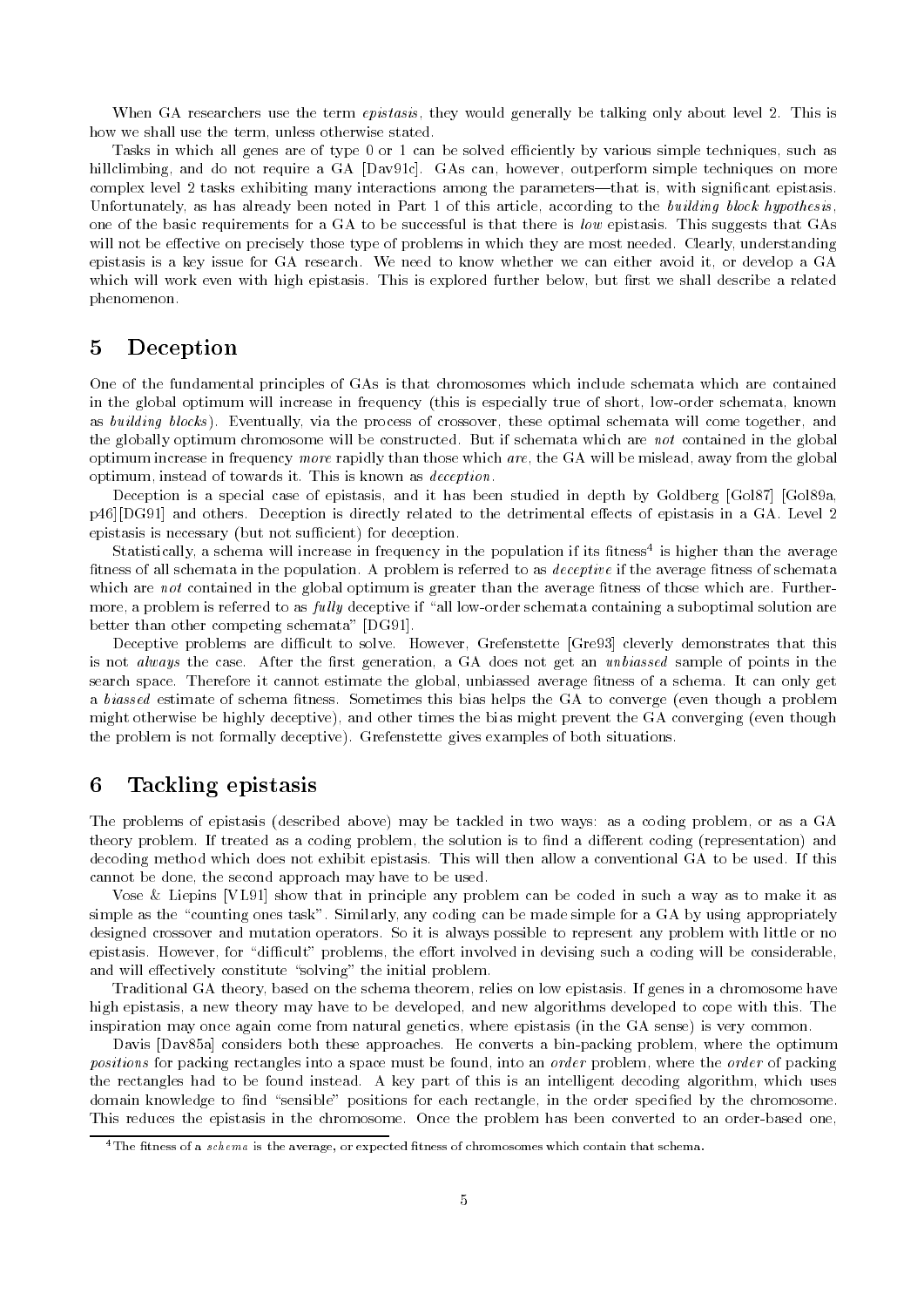a modified GA theory is required. Goldberg [Gol85] describes how GA theory can be adapted to encompass order-control problems He introduces the idea of order-the idea of order-the idea of order-the idea of the idea which processes o-anilogous processes way to convention and normal schemators was another and normal schemator

Davis & Coombs [DC87] point out that GAs have been made to work even in domains of high epistasis. So, although Holland's convergence proof for a GA assumed low epistasis, there may be another, perhaps weaker convergence proof for domains of high epistasis Even rigourous denitions of low epistasis and high epistasis" have yet to be formulated.

Davidor [Dav90] has attempted to develop a technique which allows the degree of epistasis in a problem to be measured. Unfortunately an accurate assessment of epistasis can only be made with a time complexity comparable to an exhaustive search of the problem space. This can be reduced by sampling, but then the results are considerably less accurate—especially for problems with high epistasis.

Davidor also points out that present-day GAs are only suitable for problems of medium epistasis If the epistasis is very high, the GA will not be effective. If it is very low, the GA will be outperformed by simpler techniques, such as hillclimbing. Until such a time as we have GAs which are effective on problems of high epistasis, we must devise representation schemes (or crossover/mutation operators) which reduce epistasis to an acceptable level

a technique for achieving this expansive county-is presented by Beasing-in an ex-more professional Bamb Carl sive coding is a technique for designing reduced-epistasis representations for combinatorial problems Rather than having a representation consisting of a small number of widely interacting genes a representation is created with a much larger number of more weakly interacting genes. This produces a search space which is larger, yet simpler and more easily solved. They demonstrate that this technique can design reduced complexity algorithms for signal processing

## 7 Mutation and Naïve Evolution

Mutation is traditionally seen as a background operator Boo pDeJ responsible for re-introducing inadvertently lost gene values alleles preventing genetic drift and providing a small element of random search in the vicinity of the population when it has largely converged It is generally held that crossover is the main force leading to a thorough search of the problem space

However, examples in nature show that asexual reproduction can evolve sophisticated creatures without crossover—for example bdelloid rotifers [MS89, p239]. Indeed, biologists see mutation as the main source of raw material for evolutionary change [Har88, p137]. Schaffer et al [SCLD89] did a large experiment to determine optimum parameters for GAs. They found that crossover had much less effect on performance than previously believed They suggest that mutation is that the selection and mutation  $p$  performs a mutation and mutation which can be powerful without crossover. They investigate this hypothesis further [SE91], and find that crossover gives much faster evolution than a mutation-only population However in the end mutation generally nds better solutions than a crossover-constructions than a crossover-constructions of  $\mathbf{r}$  and a crossover-constructions of  $\mathbf{r}$ 

This is in agreement with Davis [Dav91d], who points out that mutation becomes more productive, and crossover less productive, as the population converges.

Despite its generally low probability of use, mutation is a very important operator. Its optimum probability is more more critical than that for crossover  $\mu$  can be specified in a should even if it is a should not be ignored

Spears Spe closely compares crossover and mutation and argues that there are some important char acteristics of each operator that are not captured by the other. He further suggests that a suitably modified mutation operator can do everything that crossover can He concludes that standard mutation and crossover are simply two forms of a more general exploration operator, that can perturb alleles based on any available information."

Other good performances of naïve evolution have been reported [EOR91, ES91, Esh91]. According to Eshelman Esh The key to na ve evolutions success assuming a bit-string representation is the use of Gray coded parameters, making search much less susceptible to Hamming cliffs. ... I do believe that naïve evolution is a much more powerful algorithm than many people in the GA community have been willing to admit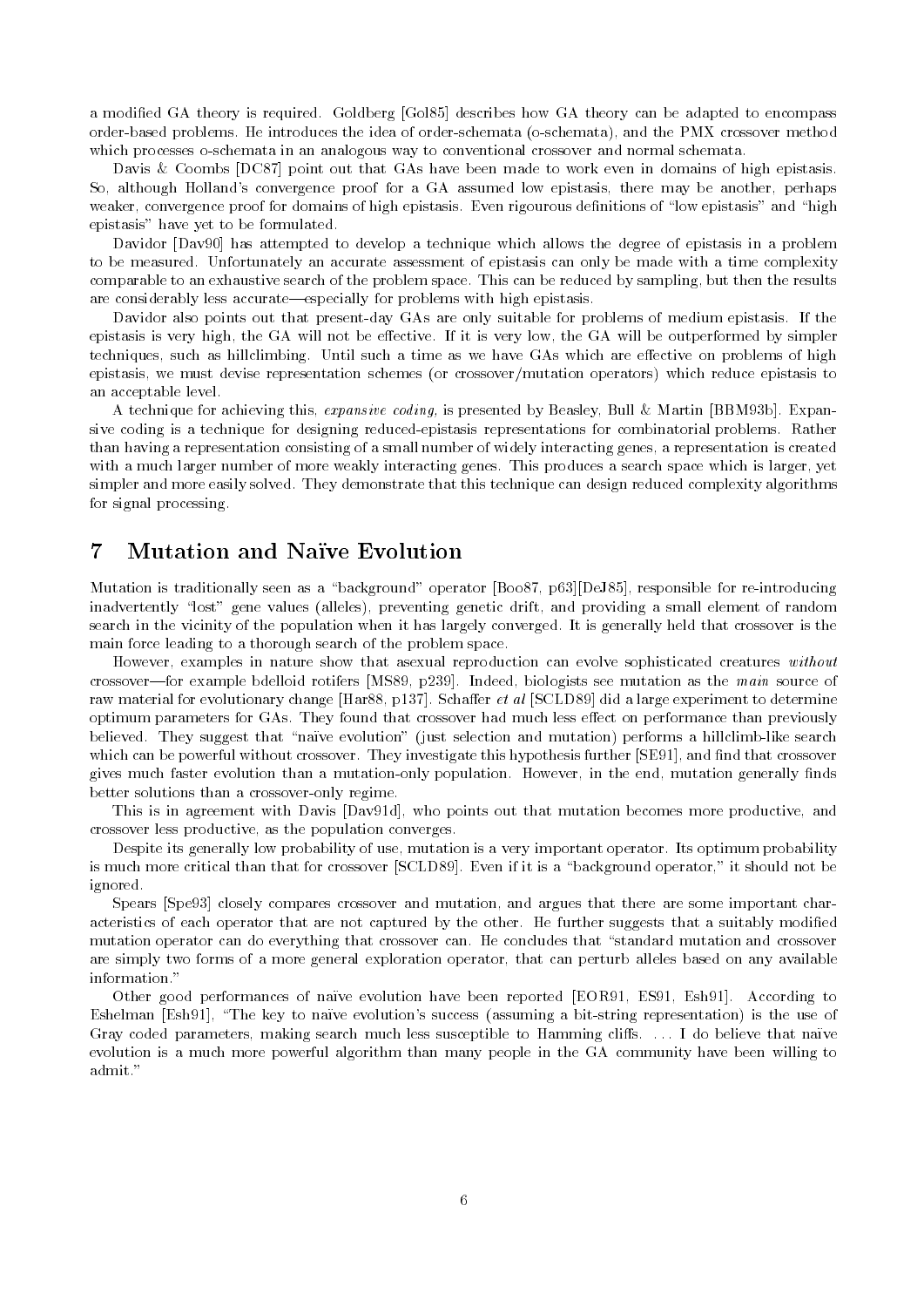## Non binary representations

A chromosome is a sequence of symbols, and, traditionally, these symbols have been binary digits, so that each symbol has a cardinality of 2. Higher cardinality alphabets have been used in some research, and some believe them to have advantages. Goldberg [Gol89a, p80][Gol89b] argues that theoretically, a binary representation gives the largest number of schemata, and so provides the highest degree of *implicit parallelism*. But Antonisse Ant interprets schemata di
erently and concludes that on the contrary high-cardinality alphabets contain more schemata than binary ones. (This has been the subject of more recent discussion  $[Ang 92, Ant 92]$ .) Goldberg has now developed a theory which explains why high-cardinality representations can perform well [Gol90]. His theory of *virtual alphabets* says that each symbol converges within the first few generations, leaving only a small number of possible values. In this way, each symbol effectively has only a low cardinality.

Empirical studies of high-cardinality alphabets have typically used chromosomes where each symbol repre sents an integer points of the continuity point interests of points of the matrix of problems out problems. parameters are often numeric so representing them directly as numbers rather than bit-strings seems obvi ous and may have advantages One advantage is that we can more easily dene meaningful problem-specic crossover and mutation operators A variety of real-number operators can easily be envisaged for example

- Combination operators
	- $A \textit{verage}$  Average-take the arithmetic average of the two parent genes.
	- Geometric meantake the square-root of the product of the two values
	- $-$  Extension—take the difference between the two values, and add it to the higher, or subtract it from the lower
- Mutation operators
	- Random replacement-replace the value with a random one
	- $\overline{C}$  Creep—add or subtract a small, randomly generated amount.
	- Geometric creep—multiply by a random amount close to one.

For both creep operators, the randomly generated number may have a variety of distributions; uniform within a given range, exponential, Gaussian, binomial, etc.

Janikow Michalewicz JM made a direct comparison between binary and oating-point representations and found that the morning-point version gave faster more consistent and more consistent faster

However, where problem parameters are not numeric, (for example in combinatorial optimisation problems), the advantages of high-cardinality alphabets may be harder to realise

In GA-digest volume o number 32 (September 1992), the editor, Alan C. Schultz, lists various research using non-binary representations These include Grefenstettes work which uses a rule-based representation to learn reactive strategies (or behaviours) for autonomous agents [SG90, Gre91]. Koza is using a process known as genetic programming to learn Lisp programs [Koz92]. Floating point representations have been widely explored [Whi89, JM91, MJ91, ES93], and Michalewicz has looked at a matrix as the data structure [Mic92].

#### 9 Dynamic Operator Probabilities

During the course of a run, the optimal value for each operator probability may vary. Davis [Dav85b] tried linear variations in crossover and mutation probability, with crossover decreasing during the run, and mutation increasing (see above). Syswerda [Sys91] also found this advantageous. However, it imposes a fixed schedule. Booker [Boo87] utilises a dynamically variable crossover rate, depending on the spread of fitnesses. When the population converges, the crossover rate is reduced to give more opportunity for mutation to find new variations. This has a similar effect to Davis's linear technique, but has the advantage of being adaptive.

Davis [Dav89, Dav91d] describes another adaptive technique which is based directly on the success of an operator at producing good offspring. Credit is given to each operator when it produces a chromosome better than any other in the population. A weighting figure is allocated to each operator, based on its performance over the past 50 matings. For each reproductive event, a single operator is selected probabilistically, according

<sup>&</sup>quot;GA-digest is distributed free by electronic mail. Contact GA-List-Request@AIC.NRLNAVY.MIL to subscribe. Dack issues are available by anonymous ftp from: ftp.aic.nrl.navy.mil (in /pub/galist).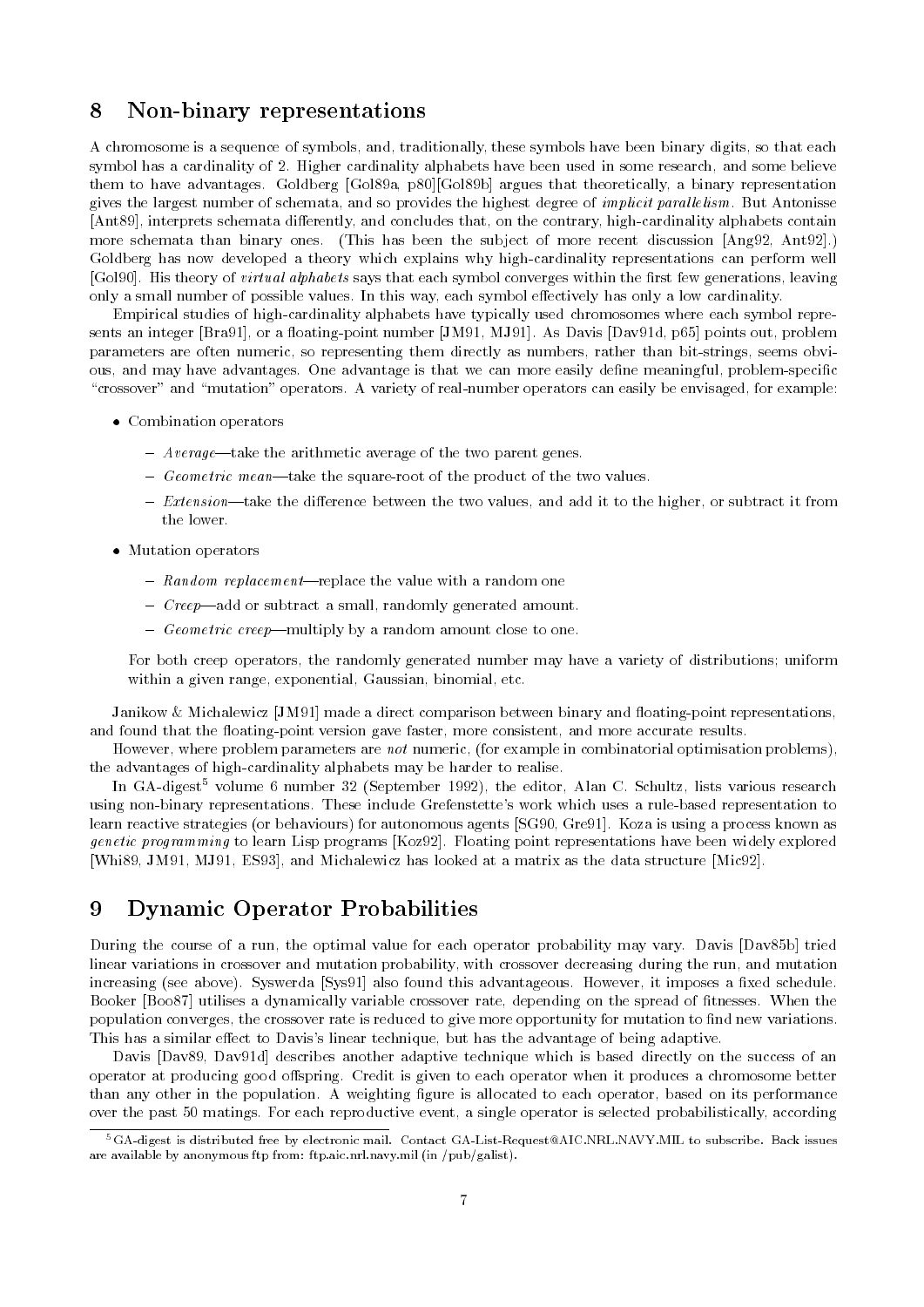to the current set of operator weightings During the course of a run therefore operator probabilities vary in an adaptive problem dependent way A big advantage of this technique is that it allows new operators to be compared directly with existing ones. If a new operator consistently loses weight, it is probably less effective than an existing operator

This is a very interesting technique It appears to solve a great many problems about choosing operator probabilities at a stroke It also allows new representations and new techniques to be tried without worrying that much effort must be expended on determining new optimum parameter values. However, a potential drawback of this technique which must be avoided is that it may reward operators which simply locate local optima, rather than helping to find the global optimum.

Going in the opposite direction several researchers vary the mutation probability by decreasing it exponen tially during a run [Ack87, Bra91, Fog89, MJ91]. Unfortunately, no clear analysis or reasoning is given as to why this should lead to an improvement (although Fogarty [Fog89] provides experimental evidence). The motivation seems to be that mutation probability is analogous to temperature in simulated annealing, and so mutation rate should be reduced to a low value to aid convergence. However, in Ackley's case [Ack87], probability is varied from  $0.25$  to  $0.02$ , and most would say that  $0.02$  is still a rather high value for mutation probability. Ackley does not appear to have thought this through. Fogarty does not say whether he thinks that the improvements he found would apply in other problem areas

Arguments over whether the trajectory of the mutation probability should increase, decrease, be linear or exponential, become academic if Davis's adaptive algorithm is used.

## 10 Niche and Speciation

In natural ecosystems, there are many different ways in which animals may survive (grazing, hunting, on the ground, in trees, etc.), and different species evolve to fill each ecological niche. Speciation is the process whereby a single species differentiates into two (or more) different species occupying different niches.

In a GA, niches are analogous to maxima in the fitness function. Sometimes we have a fitness function which is known to be multimodal, and we may want to locate all the peaks. Unfortunately a traditional GA will not do this; the whole population will eventually converge on a single peak. Of course, we would expect the population of a GA to converge on a peak of high fitness, but even where there are several peaks of equal fitness, the GA will still end up on a single one. This is due to *genetic drift* [GR87]. Several modifications to the traditional GA have been proposed to solve this problem, all with some basis in natural ecosystems [GR87]. The two basic techniques are to maintain diversity, or to share the payoff associated with a niche.

Cavicchio  $[GR87]$  introduced a mechanism he called *preselection*, where offspring replace the parent only if the offspring's fitness exceeds that of the inferior parent. There is fierce competition between parents and children, so the payoff is not so much shared as fought over, and the winner takes all. This method helps to maintain diversity (since strings tend to replace others which are similar to themselves), and this helps prevent convergence on a single maximum

DeJong [DeJ75] generalised preselection in his *crowding* scheme. In this, offspring are compared with a few (typically 2 or 3) randomly chosen individuals from the population. The offspring replaces the most similar one found, using Hamming distance as the similarity measure. This again aids diversity, and indirectly encourages speciation. Stadnyk [Sta 87] found better results using a variation on this. The sampling of individuals was biassed according to inverse fitness, so that new offspring replace others which are in the same niche and have low fitness.

Booker [Boo85] uses *restricted mating* to encourage speciation. In this scheme, individuals are only allowed to mate if they are similar The total reward available in any niche is xed and is distributed using a bucket brigade mechanism. Booker's application is a classifier system, where it is easy to identify which niche an individual belongs to. In other applications, this is generally not a simple matter.

Perry [GR87] solves the species membership problem using a similarity template called an *external schema*. However, this scheme requires advance knowledge of where the niches are, so is of limited use.

Grosso [GR87] simulates partial geographical isolation in nature by using multiple subpopulations and intermediate migration rates. This shows advantages over isolated subpopulations (no migration-equivalent to simply iterating the GA), and completely mixed (panmictic) populations. This is an ideal method for use on a parallel processor system. (Fourman [Fou 85] proposed a similar scheme.) However, there is no mechanism for explicitly preventing two or more subpopulations converging on the same niche

Davidor [Dav91b] used a similar approach, but instead of multiple subpopulations, the population was considered as spread evenly over a two-dimensional grid in technique was used, denote a similar and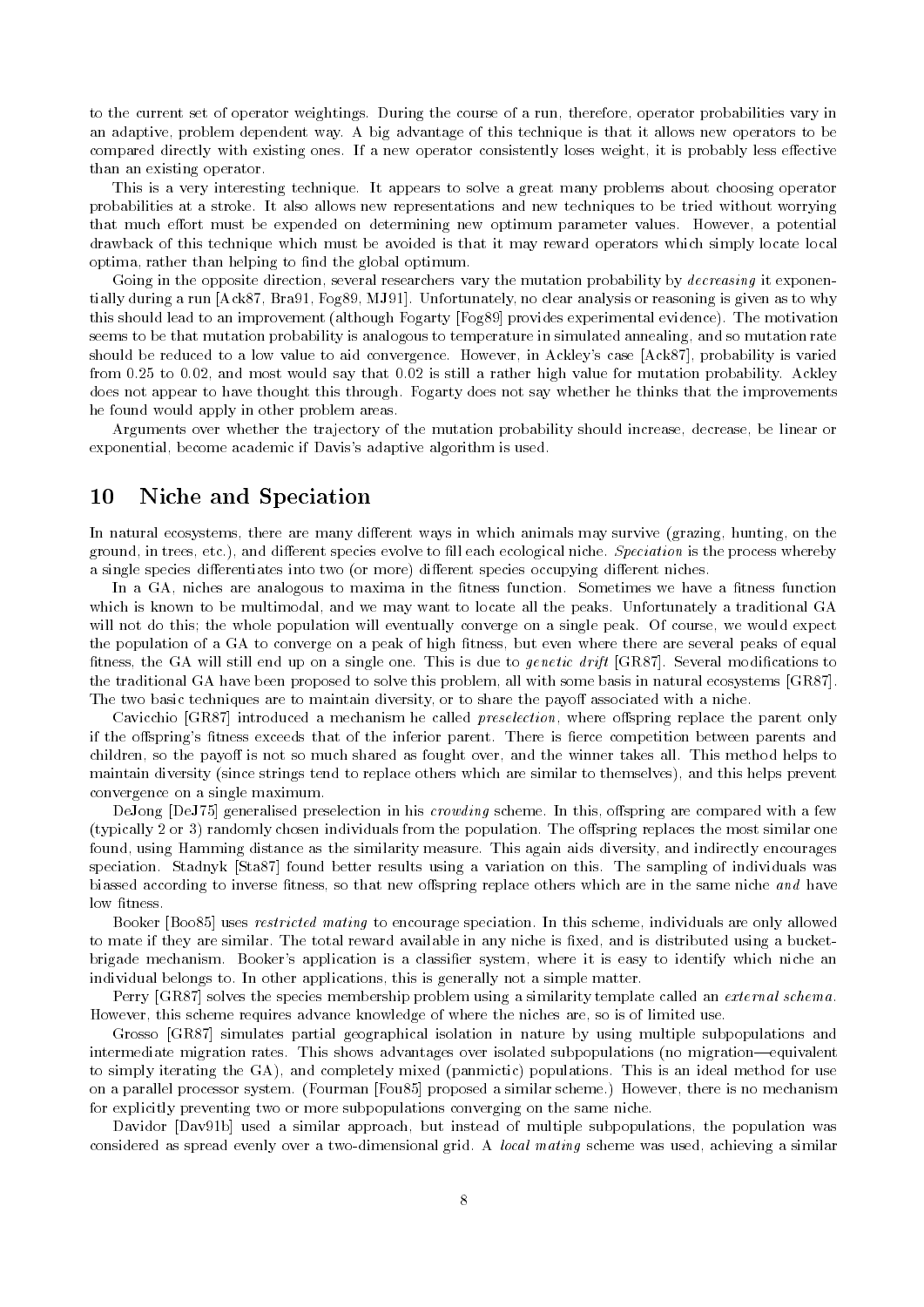effect to multiple subpopulations, but without any explicit boundaries. Davidor found that for a while a wider diversity was maintained (compared with a panmictic population), but eventually the whole population converged to a single solution Although Davidor describes this as A naturally occurring niche and species phenomenon we would argue that he has misused the term niche In nature species only come into direct competition with each other if they are in the same niche. Since Davidor's GA eventually converges to a single species, there can only be one niche.

Goldberg & Richardson [GR87] describe the advantages of sharing. Several individuals which occupy the same meent are made to share the masses payon among them. Once a ment nad reached its carrying capacity it no longer appears rewarding in comparison with other, unfilled niches. The difficulty with sharing payoff within a niche is that the boundaries of the niche are not easily identified. Goldberg uses a *sharing function* to define how the sharing is to be done. Essentially, the payoff given to an individual is reduced according to a function a power law of the distance of each neighbour The distance may be measured in di
erent ways for example in terms of genotype Hamming distance or parameter di
erences in the phenotype In a -dimensional task, this method was shown to be able to distribute individuals to peaks in the fitness function in proportion to the height of the peak

In a later continuation of this work, Deb & Goldberg  $[DGS9]$  show that sharing is superior to crowding. Genotypic sharing (based on some distance measure between chromosome strings) and phenotypic sharing (based on the distance between the decoded parameters) are analysed. Phenotypic sharing is shown to have advantages A sharing function based on Euclidian distance between neighbours implements niches which are hyperspherical in shape. The correct operation of the sharing scheme depends on using the appropriate radius for the hyperspheres. (The radius is the maximum distance between two chromosomes for them still to be considered in the same niche.) The paper gives formulae for computing this, assuming that the number of niches is known, and that they are evenly distributed throughout the solution space.

A mating restriction scheme was also implemented to reduce the production of *lethals* (see Section 11). This only allowed an individual to mate with another from the same (phenotypic) niche (or at random only if there was no other individual in the niche. This showed a significant improvement.

A difficulty arises with niche methods if there are many local maxima with fitnesses close to the global maximum [GDH92]. A technique which distributes population members to peaks in proportion to the fitness of the peak, as the methods described above do, will not be likely to find the global maximum if there are more peaks than population members. Crompton & Stephens [CS91] found that on a real problem, the introduction of niche formation by crowding gave no improvement

Deb's assumption that the function maxima are evenly distributed gives the upper bound on the niche radius, and better results might be obtained using a smaller value. If all the function maxima were clumped together, we would expect the performance to be little better than a GA without sharing. One solution might be to iterate the GA, trying different values for niche radius. An optimum scheme for this could be worth investigating.

A different approach to sharing is described by Beasley, Bull & Martin [BBM93c]. Their sequential niche method involves multiple runs of a GA, each locating one peak. After a peak has been located, the fitness function is modied so that the peak is e
ectively cancelled out from the tness function This ensures that on subsequent runs the same peak will not be re-discovered The GA is then restarted with a new population In this way, a new peak is located on each run. This technique has many similarities with fitness sharing. However, instead of the fitness of an individual being reduced (i.e. shared) because of its proximity to other members of the population, individuals have their fitness reduced because of their proximity to peaks located in previous runs. This method has a lower time complexity than that of fitness sharing, but suffers similar problems with regard to choice of niche radius, etc.

#### $11$ Restricted Mating

The purpose of restricted mating is to encourage speciation, and reduce the production of *lethals*. A lethal is a child of parents from two different niches. Although each parent may be highly fit, the combination of their chromosomes may be highly unfit if it falls in the valley between the two maxima. Nature avoids the formation of lethals by preventing mating between different species, using a variety of techniques. (In fact, this is the primary biological denition of a speciesa set of individuals which may breed together to produce viable offspring.)

The general philosophy of restricted mating makes the assumption that if two similar parents (i.e. from the same niche) are mated, then the offspring will be similar. However, this will very much depend on the coding scheme—in particular the existence of building blocks, and low epistasis. Under conventional crossover and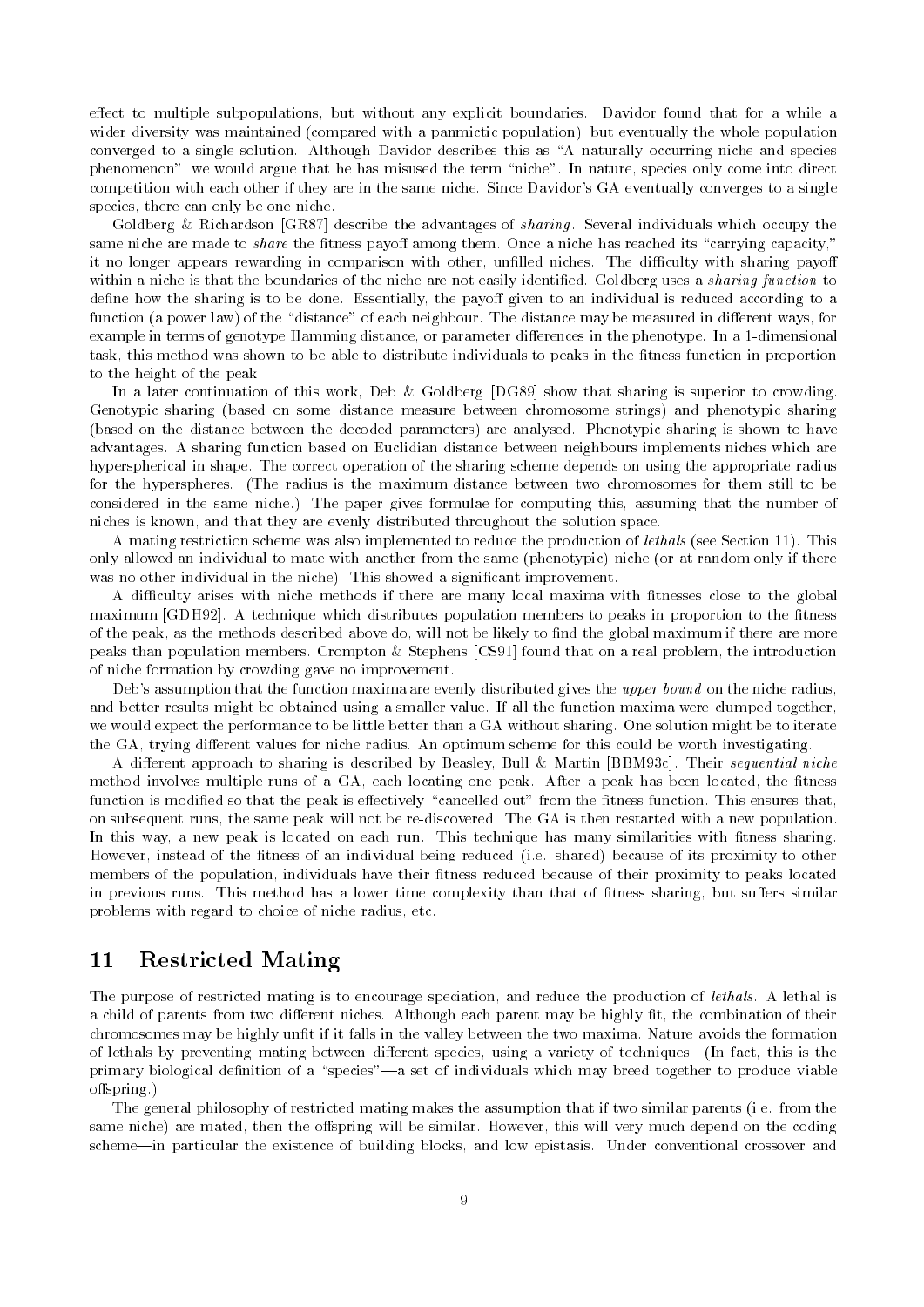mutation operators, two parents with similar genotypes will always produce offspring with similar genotypes. But in a highly epistatic chromosome, there is no guarantee that these offspring will not be of low fitness, i.e. lethals Similarity of genotype does not guarantee similarity of phenotype These e
ects limit the use of restricted mating

Restricted mating schemes of Booker [Boo85] and Deb & Goldberg [DG89] have been described above. These restrict mating on the basis of similarities between the genotypes or phenotypes Other schemes which restrict mating using additional mating template codes (for example  $[Hol87, p88]$ ) are summarised by Goldberg [Gol89a, p192.

#### $12$ Diploidy and Dominance

In the higher lifeforms, chromosomes contain two sets of genes, rather than just one. This is known as diploidy. (A haploid chromosome contains only one set of genes.) Most genetics textbooks tend to concentrate on diploid chromosomes while virtually all work on GAs concentrates on haploid chromosomes This is primarily for simplicity, although use of diploid chromosomes might have benefits.

Diploid chromosomes lend advantages to individuals where the environment may change over a period of time Having two genes allows two di
erent solutions to be remembered and passed on to o
spring One of these will be *dominant* (that is, it will be expressed in the phenotype), while the other will be recessive. If environmental conditions change, the dominance can shift, so that the other gene is dominant. This shift can take place much more quickly than would be possible if evolutionary mechanisms had to alter the gene This mechanism is ideal if the environment regularly switches between two states eg ice-age non ice-age 

The primary advantage of diploidy is that it allows a wider diversity of alleles to be kept in the population compared with haploidy. Currently harmful, but potentially useful alleles can still be maintained, but in a recessive position. Other genetic mechanisms could achieve the same effect. For example, a chromosome might contain several variants of a gene. Epistasis (in the sense of masking) could be used to ensure that only one of the variants were expressed in any particular individual A situation like this occurs with haemoglobin production [MS89]. Different genes code for its production during different stages of development. During the foetal stage, one gene is switched on to produce haemoglobin, whilst later on a different gene is activated. There are a variety of biological metaphors we can use to inspire our development of GAs

In a GA diploidy might be useful in an on-line application where the system could switch between di
erent states. Diploidy involves a significant overhead in a GA. As well as carrying twice as much genetic information, the chromosome must also carry dominance information There are probably other mechanisms we can use to achieve similar results (for example, keep a catalogue of the best individuals, and try reintroducing them into the population if performance falls). Little work seems to have been done in this area—Goldberg [Gol89a, p148] provides a summary

#### 13 Knowledge based Techniques

While most research has gone into GAs using the traditional crossover and mutation operators, some have advocated designing new operators for each task, using domain knowledge [Dav91d]. This makes each GA more task specific (less robust), but may improve performance significantly. Where a GA is being designed to tackle a real-world problem and has to compete with other search and optimisation techniques the incorporation of domain knowledge often makes sense

Suh Van Gucht SVG and Grefenstette Gre argue that problem-specic knowledge can usefully be incorporated into the crossover operation. Domain knowledge may be used to prevent obviously unfit chromosomes, or those which would violate problem constraints, from being produced in the first place. This avoids wasting time evaluating such individuals, and avoids introducing poor performers into the population.

For example Davidor Dava designed analogous crossover for his task in robotic trajectory generation This used local information in the chromosome (i.e. the values of just a few genes) to decide which crossover sites would be certain to yield unfit offspring.

Domain knowledge can also be used to design local improvement operators which allow more ecient explo ration of the search space around good points [SVG87]. It can also be used to perform heuristic initialisation of the population, so that search begins with some reasonably good points, rather than a random set [Gre87, SG90].

Goldberg Gola p! describes techniques for adding knowledge-directed crossover and mutation He also discusses the hybridisation of GAs with other search techniques (as does Davis  $[Day91d]$ ).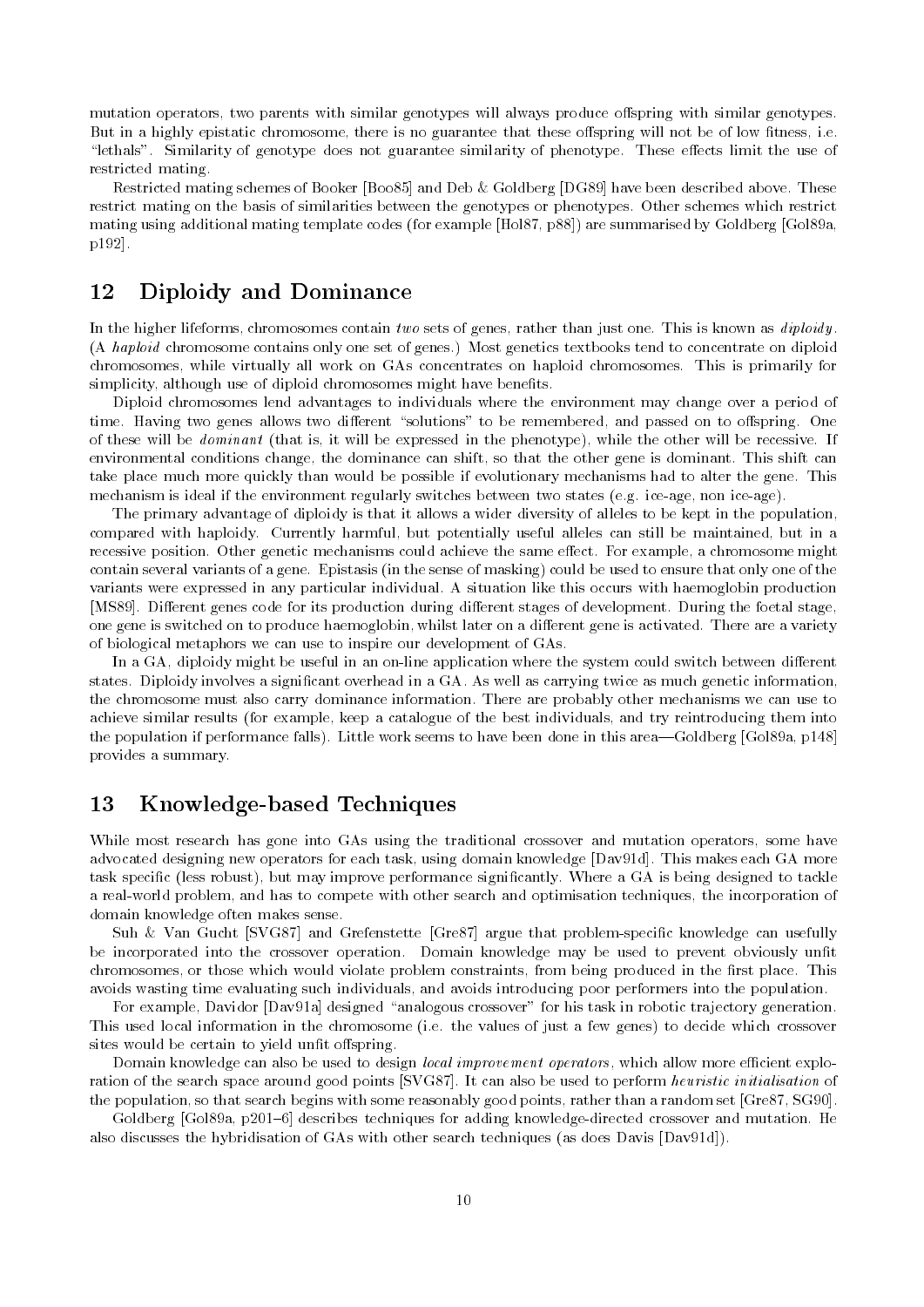#### 14 Redundant Value Mapping

A problem occurs when a gene may only have a finite number of discrete valid values. If a binary representation is used, and the number of values is not a power of 2, then some of the binary codes are redundant—they will not correspond to any valid gene value. For example, if a gene represents an object to be selected from a group of 10 objects, then 4 bits will be needed to encode the gene. If codes 0000 to 1001 are used to represent the 10 objects, what do the codes 1010 to 1111 represent?

During crossover and mutation, we cannot guarantee that such redundant codes will not arise. The problem is, what to do about them? This problem has not been greatly studied in the literature (perhaps because most research concentrates on continuous-different functions where the problem does not arise of solutions where the problem does not arise of solutions where the problem does not arise of solutions where the problem does not a are briefly mentioned by DeJong [DeJ85]:

- 1. Discard the chromosome as illegal.
- 2. Assign the chromosome low fitness.
- 3. Map the invalid code to a valid one.

Solutions 1) and 2) would be expected to give poor performance, since we may be throwing away good gene values elsewhere in the chromosome. There are several ways of achieving 3), including fixed remapping, and random remapping

In fixed remapping, a particular redundant value is remapped to a specific valid value. (In this case, remapped means that either the actual gene bit pattern is altered, or the decoding process treats the two bit patterns as synonymous.) This is very simple, but has the disadvantage that some values are represented by two bit patterns, while the others are represented by only one. (In the example above, the codes for 10 to 15 may be mapped back to the values  $0$  to  $5$ , so these values are doubly represented in the code set, while the values  $6 \text{ to } 9$  are singly represented).

In random remapping a redundant value is remapped to a valid value at random This avoids the represen tational bias problem, but also causes less information to be passed on from parents to offspring.

Probabilistic remapping is a hybrid between these two techniques Every gene value not just the excess ones) is remapped to one of two valid values in a probabilistic way, such that each valid value is equally likely to be represented

Schaffer [Sch85] encountered the simplest version of this problem—three valid states represented by 2 bits. He used fixed remapping—allowing one state to have two binary representations. He also tried using ternary coding to avoid the problem, but performance was inferior.

Belew Bel also used xed remapping to solve the three-state problem He points out that not only does one state have two representations (while the other two states have only one each), but also that the effective mutation rate is halved since  $\mathbf n$  . There mutations to one of the bits dont change the state  $\mathbf n$ be opportunities for a GA to exploit this representational redundancy," says Belew.

#### 15 Summary

The two parts of this article have introduced the fundamental principles of GAs and explored some of the current research topics in more detail. In the past, much research has been empirical, but gradually, theoretical insights are being gained In many cases it is still too early to say which techniques are robust and general purpose and which are special-purpose Where special-purpose techniques have been identied work is still required to determine whether these can be extended to make them more general or further specialised to make them more powerful. Theoretical research can greatly help progress in this area.

Davis Davd describes a variety of promising ideas Steady state replacement tness ranking and -point crossover (modified so that offspring must differ from their parents) are often good methods to use, although with suitable parent selection techniques, generational replacement may be equally as good  $[GD91]$ , and uniform crossover can have advantages

Knowledge-based operators and dynamic operator probabilities are probably going to help solve real world problems. Niche formation still seems like a big problem to be solved—how can all the 'best' maxima be located, while avoiding the not-so-good maximum which may have only a slightly lower the theory, if the the the t function has very many local maxima, no search technique is ever going to perform well on it. Better methods for designing fitness functions are needed, which can avoid such pitfalls. Similarly, the difficulties of high epistasis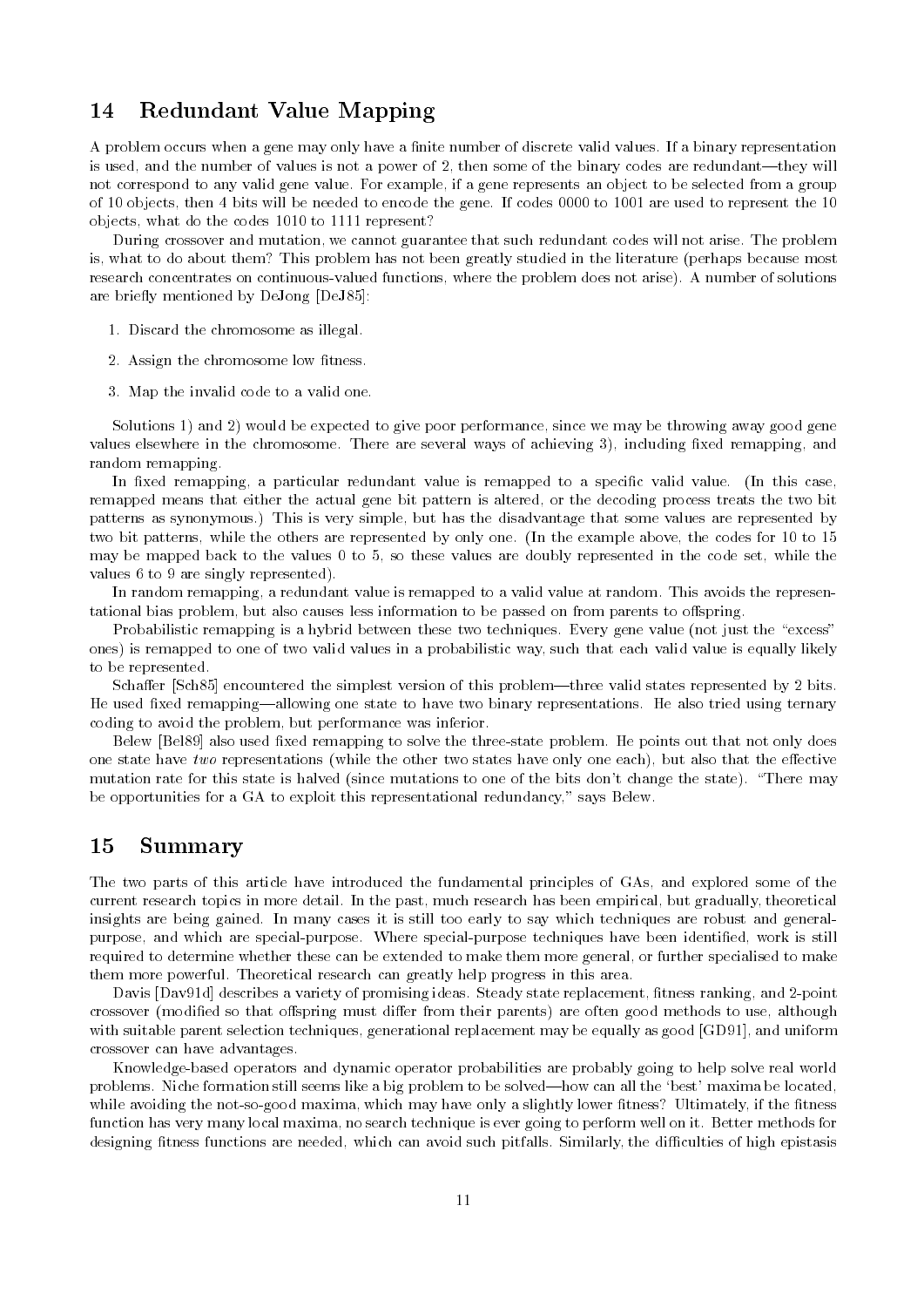must be addressed. Either we must find ways to represent problems which minimise their epistasis, or we must develop enhanced techniques which can cope even where there is high epistasis There is no doubt that research into GAs will be a very active area for some time to come

## References

- [Ack 87] D.H. Ackley. An empirical study of bit vector function optimization. In L. Davis, editor, Genetic Algorithms and Simulated Annealing, chapter 13, pages 170-204. Pitman, 1987.
- [Ang 92] Peter J. Angeline. Antonisse's extension to schema notation.  $GA\text{-}Digest$ ,  $6(35)$  :-, October 1992.
- [Ant 89] J. Antonisse. A new interpretation of schema notation that overturns the binary encoding constraint. In J.D. Schaffer, editor, *Proceedings of the Third International Conference on Genetic Algorithms*, pages 86-91. Morgan Kaufmann, 1989.
- [Ant 92] Jim Antonisse. Re: Antonisse's extension to schema notation.  $GA\text{-}Digest$ , 6(37):-, November 1992.
- [BBM93a] D. Beasley, D.R. Bull, and R.R. Martin. An overview of genetic algorithms: Part 1, fundamentals. University Computing,  $15(2)$ :58-69, 1993.
- BBMb D Beasley DR Bull and RR Martin Reducing epistasis in combinatorial problems by expan sive coding. In S. Forrest, editor, *Proceedings of the Fifth International Conference on Genetic*  $Algorithms$ , pages  $400-407$ . Morgan Kaufmann, 1993.
- [BBM93c] D. Beasley, D.R. Bull, and R.R. Martin. A sequential niche technique for multimodal function optimization. Evolutionary Computation,  $1(2)$ :101-125, 1993.
- [Bel89] R.K. Belew. When both individuals and popluations search: adding simple learning to the genetic algorithm. In J.D. Schaffer, editor, Proceedings of the Third International Conference on Genetic  $Algorithms$ , pages 34-41. Morgan Kaufmann, 1989.
- Boo L Booker Improving the performance of genetic algorithms in classier systems In JJ Grefen stette, editor, Proceedings of the First International Conference on Genetic Algorithms, pages 80–92. Lawrence Erlbaum Associates
- [Boo87] L. Booker. Improving search in genetic algorithms. In L. Davis, editor, Genetic Algorithms and  $Simulated \ An \nnealing$ , chapter 5, pages 61–73. Pitman, 1987.
- [Bra91] M.F. Bramlette. Initialisation, mutation and selection methods in genetic algorithms for function optimization. In R.K. Belew and L.B. Booker, editors, Proceedings of the Fourth International Conference on Genetic Algorithms, pages 100-107. Morgan Kaufmann, 1991.
- [CS91] W. Crompton and N.M. Stephens. Using genetic algorithms to search for binary sequences with large merit factor. In Proc. Third IMA Conf on Cryptography and Coding, pages  $-$ , 1991. Not yet published
- [Dav85a] L. Davis. Applying adaptive algorithms to epistatic domains. In  $9th$  Int. Joint Conf. on AI, pages  $162 - 164$ , 1985.
- [Dav85b] L. Davis. Job shop scheduling with genetic algorithms. In J.J. Grefenstette, editor, *Proceedings* of the First International Conference on Genetic Algorithms, pages 136-140. Lawrence Erlbaum Associates, 1985.
- [Dav89] L. Davis. Adapting operator probabilities in genetic algorithms. In J.D. Schaffer, editor, *Proceedings* of the Third International Conference on Genetic Algorithms, pages 61–69. Morgan Kaufmann, 1989.
- [Dav90] Y. Davidor. Epistasis variance: Suitability of a representation to genetic algorithms. Complex  $S$ *ystems*, 4:369-383, 1990.
- [Dav91a] Y. Davidor. A genetic algorithm applied to robot trajectory generation. In L. Davis, editor, Handbook of Genetic Algorithms, chapter 12, pages 144-165. Van Nostrand Reinhold, 1991.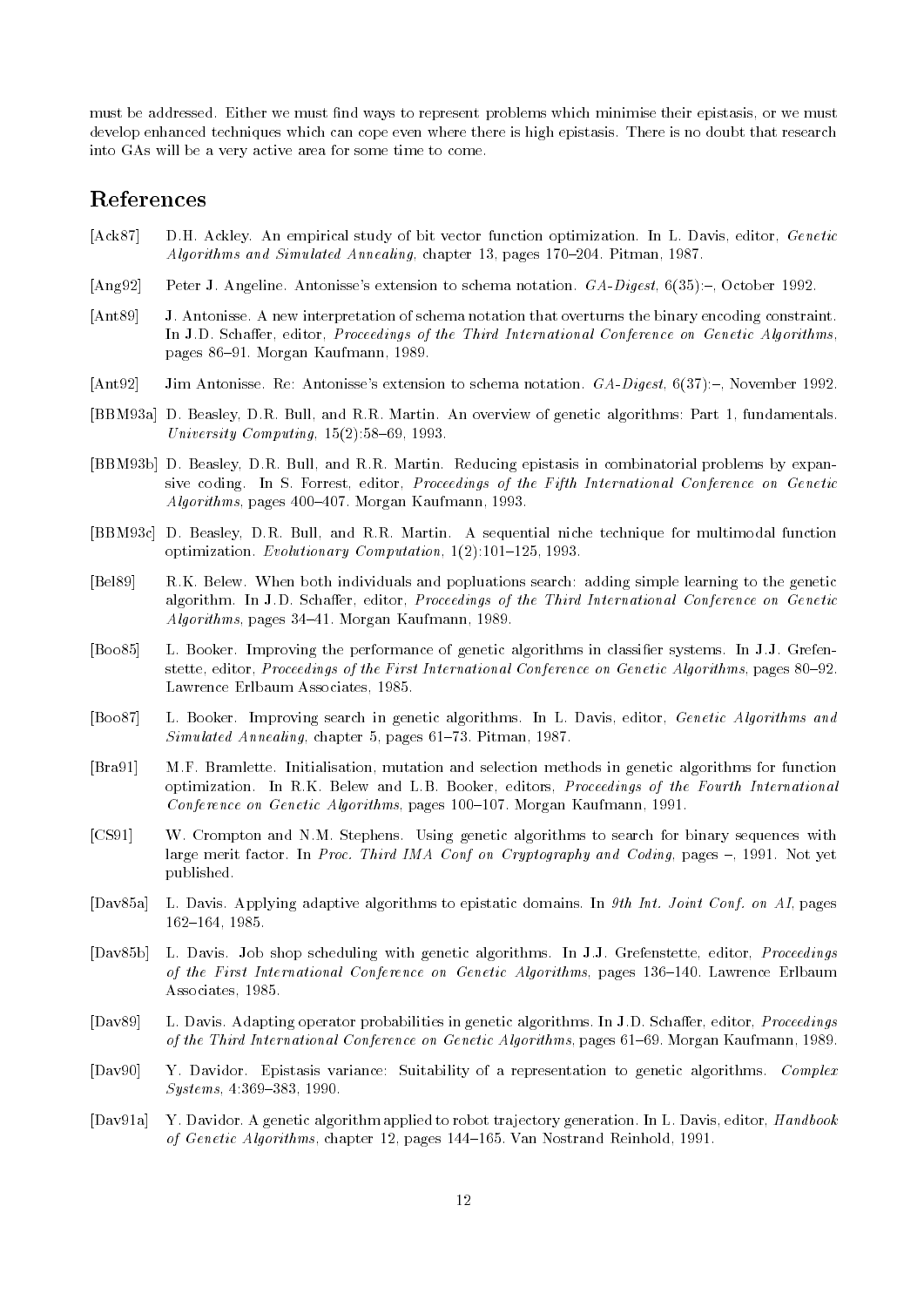- [Dav91b] Y. Davidor. A naturally occuring niche and species phenomenon: the model and first results. In R.K. Belew and L.B. Booker, editors, Proceedings of the Fourth International Conference on Genetic  $Algorithms$ , pages  $257-263$ . Morgan Kaufmann, 1991.
- [Dav91c] L. Davis. Bit climbing representational bias and test suite design. In R.K. Belew and L.B. Booker.  $r_{\text{e}}$  editors, Proceedings of the Fourth International Conference on Genetic Algorithms, pages  $18-23$ . Morgan Kaufmann
- [Dav91d] L. Davis. Handbook of Genetic Algorithms. Van Nostrand Reinhold, 1991.
- [DC87] L. Davis and S. Coombs. Genetic algorithms and communication link speed design: theoretical considerations. In J.J. Grefenstette, editor, Proceedings of the Second International Conference on Genetic Algorithms, pages  $252-256$ . Lawrence Erlbaum Associates, 1987.
- [DeJ75] K. DeJong. The Analysis and behaviour of a Class of Genetic Adaptive Systems. PhD thesis, University of Michigan, 1975.
- [DeJ85] K. DeJong. Genetic algorithms: A 10 year perspective. In J.J. Grefenstette, editor, Proceedings of the First International Conference on Genetic Algorithms, pages 169-177. Lawrence Erlbaum Associates, 1985.
- [DG89] K. Deb and D.E. Goldberg. An investigation of niche and species formation in genetic function optimization. In J.D. Schaffer, editor, Proceedings of the Third International Conference on Genetic  $Algorithms$ , pages  $42-50$ . Morgan Kaufmann, 1989.
- [DG91] K. Deb and D.E. Goldberg. Analyzing deception in trap functions. Technical Report IlliGal 91009, Illigal, December 1991.
- [DS90] K. DeJong and W.M. Spears. An analysis of the interacting roles of population size and crossover in geneers algorithms In H- B ( and R Manner and R Manner ) called the Manner Solving from Nature pages ! Springer-Verlag
- ection and the cross-control and Junioral and Junior Landscape In Junior Landscape In Junior Landscape In Junior fer, editor, Proceedings of the Third International Conference on Genetic Algorithms, pages  $10-19$ . Morgan Kaufmann
- EOR Christer Ericson and Ivan Ordonez-Reinoso Dialogue on uniform crossover GADigest ! October 1991.
- ES Larry J Eshelman and J David Scha
er GAs and very fast simulated re-annealing GADigest  $5(37)$ :-, December 1991.
- er algorithman and J David Schemata Interval schemata Interval schemata Interval schemata Interval schematori . Let be a construct the control of Genetic Algorithms-Control and Algorithms-Control and Algorithms-Control an 1993.
- Esh Larry J Eshelman Bit-climbers and naive evolution GADigest ! December
- [Fog89] T.C. Fogarty. Varying the probability of mutation in the genetic algorithm. In J.D. Schaffer, editor, Proceedings of the Third International Conference on Genetic Algorithms, pages 104-109. Morgan Kaufmann, 1989.
- [Fou85] M.P. Fourman. Compaction of symbolic layout using genetic algorithms. In J.J. Grefenstette, editor, Proceedings of the First International Conference on Genetic Algorithms, pages 141-153. Lawrence Erlbaum Associates
- GB DE Goldberg and CL Bridges An analysis of a reordering operator on a GA-hard problem  $Biological Cybernetics, 62:397-405, 1990.$
- [GD91] D.E. Goldberg and K. Deb. A comparative analysis of selection schemes used in genetic algorithms. In G.J.E. Rawlins, editor, Foundations of Genetic Algorithms, pages 69-93. Morgan Kaufmann, 1991.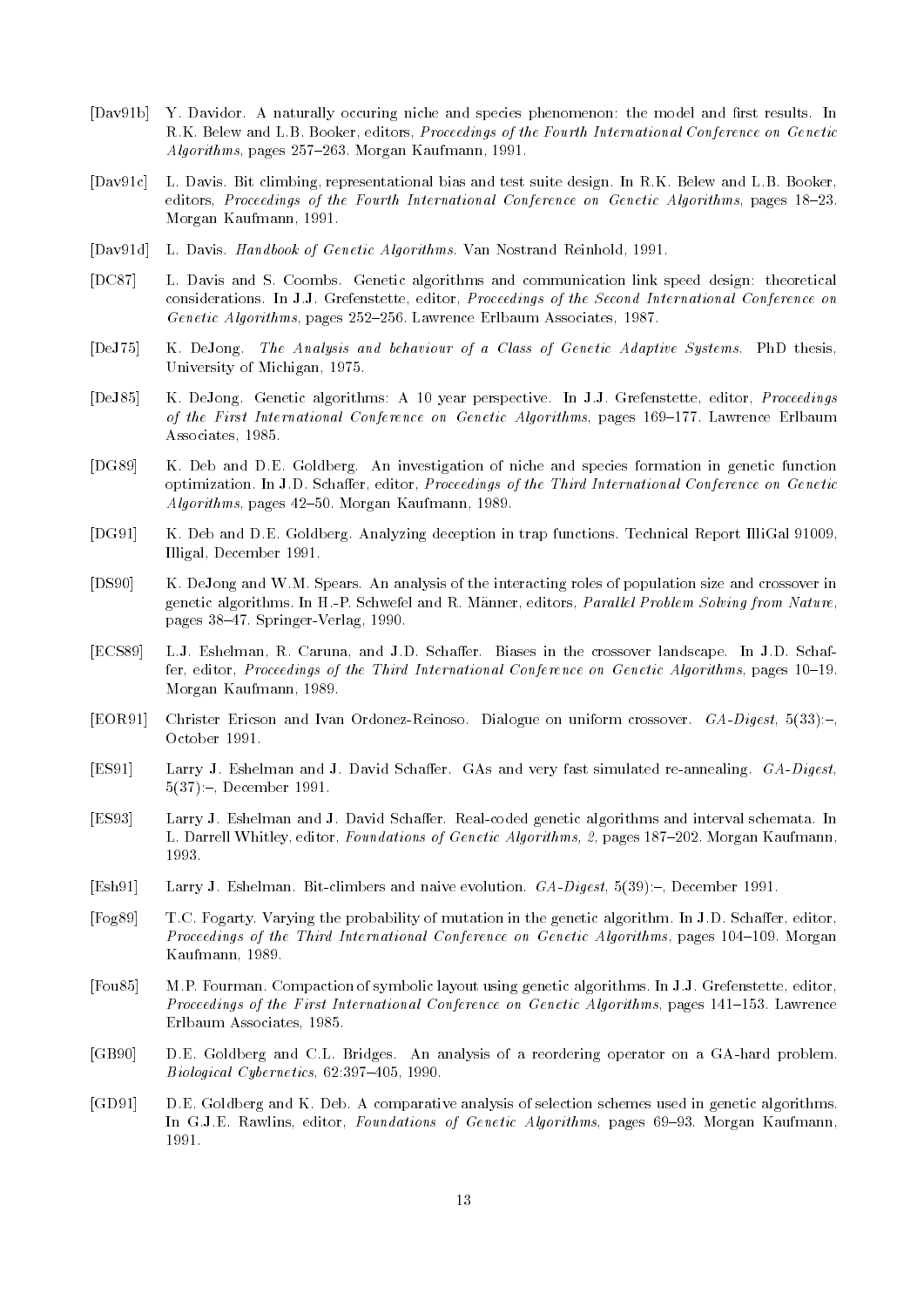- [GDH92] D.E. Goldberg, K. Deb, and J. Horn. Massive multimodality, deception, and genetic algorithms. an av manner and B Manderick entrance a minute of the Mandele Problem Solving from Nature-Solving Solving (197 north-month-month-month-
- [Gol85] D.E. Goldberg. Alleles, loci, and the TSP. In J.J. Grefenstette, editor, *Proceedings of the First* International Conference on Genetic Algorithms, pages 154–159. Lawrence Erlbaum Associates,
- [Gol87] D.E. Goldberg. Simple genetic algorithms and the minimal, deceptive problem. In L. Davis, editor, Genetic Algorithms and Simulated Annealing, chapter  $6$ , pages  $74-88$ . Pitman, 1987.
- Gola DE Goldberg Genetic Algorithms in search- optimization and machine learning Addison-Wesley 1989.
- [Gol89b] D.E. Goldberg. Zen and the art of genetic algorithms. In J.D. Schaffer, editor, *Proceedings of the* Third International Conference on Genetic Algorithms, pages 80-85. Morgan Kaufmann, 1989.
- Gol DE Goldberg The theory of virtual alphabets In H-P Schwefel and R Manner editors Paral lel Problem Solving from Nature pages ! Springer-Verlag
- GR DE Goldberg and J Richardson Genetic algorithms with sharing for multimodal function opti mization. In J.J. Grefenstette, editor, Proceedings of the Second International Conference on Genetic  $Algorithms$ , pages 41-49. Lawrence Erlbaum Associates, 1987.
- [Gre86] J.J. Grefenstette. Optimization of control parameters for genetic algorithms. IEEE Trans SMC,  $16:122-128, 1986.$
- [Gre87] J.J. Grefenstette. Incorporating problem specific knowledge into genetic algorithms. In L. Davis, editor, Genetic Algorithms and Simulated Annealing, chapter 4, pages  $42-60$ . Pitman, 1987.
- [Gre91] J.J. Grefenstette. Strategy acquisition with genetic algorithms. In L. Davis, editor, Handbook of Genetic Algorithms, chapter 14, pages 186-201. Van Nostrand Reinhold, 1991.
- [Gre93] John J. Grefenstette. Deception considered harmful. In L. Darrell Whitley, editor, Foundations of Genetic Algorithms-1 Morgan Co. - Algorithms-Algorithms-Algorithms-1 Morgan Kaufmann
- [GST90] N.P.O. Green, G.W. Stout, and D.J. Taylor. *Biological Science 1 & 2*. Cambridge University Press, 1990.
- [Har 88] D.L. Hartl. A primer of population genetics. Sinauer Associates Inc., 1988.
- [Hol 75] J.H. Holland. Adaptation in Natural and Artificial Systems. MIT Press, 1975.
- [Hol87] J.H. Holland. Genetic algorithms and classifier systems: foundations and future directions. In J.J. Grefenstette, editor, Proceedings of the Second International Conference on Genetic Algorithms, pages 82-89. Lawrence Erlbaum Associates, 1987.
- JM CZ Janikow and Z Michalewicz An experimental comparison of binary and oating point representation of binary and oating point representation of binary and oating point representation of binary and oating point represent sentations in genetic algorithms. In R.K. Belew and L.B. Booker, editors, *Proceedings of the Fourth* International Conference on Genetic Algorithms, pages 31–36. Morgan Kaufmann, 1991.
- [Koz 92] John R. Koza. Genetic Programming: On The Programming Of Computers By Means Of Natural Selection. MIT Press, 1992.
- [Lev91] J. Levenick. Inserting introns improves genetic algorithm success rate: taking a cue from biology. In R.K. Belew and L.B. Booker, editors, Proceedings of the Fourth International Conference on Genetic  $Algorithms$ , pages 123-127. Morgan Kaufmann, 1991.
- [LR91] S.J. Louis and G.J.E. Rawlins. Designer genetic algorithms: Genetic algorithms in structure design. In R.K. Belew and L.B. Booker, editors, Proceedings of the Fourth International Conference on Genetic Algorithms, pages  $53-60$ . Morgan Kaufmann, 1991.
- michalewicz Data Structure Structure and Structures and Structures and Structures Programs Programs Springer-1992.